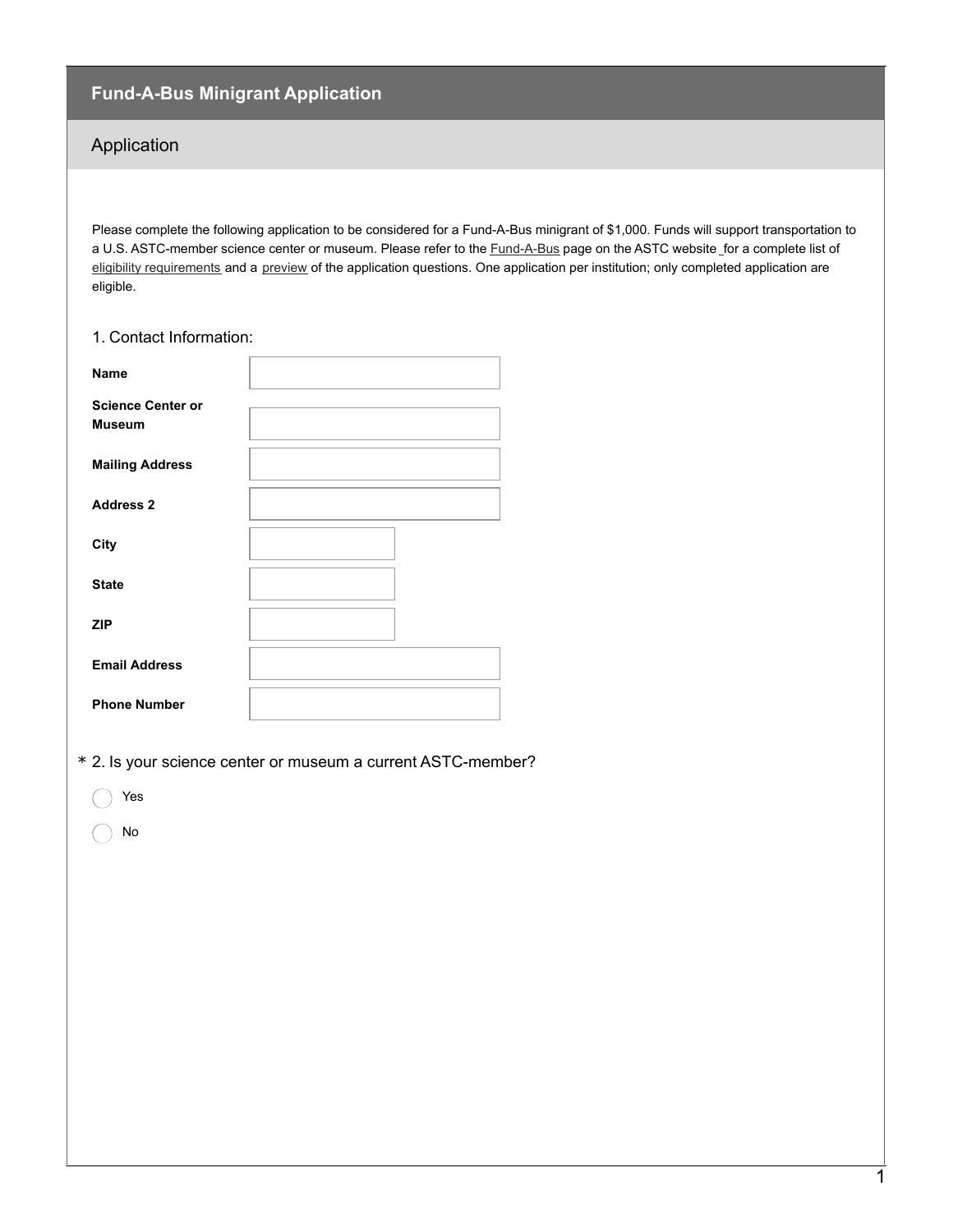## **Fund-A-Bus Minigrant Application**

## Informing Our Practice

The following questions are to inform our practice for funding future minigrant programs, such as Fund-A-Bus. Responses are required for each question to ensure a completed application.

3. In a 25 words or less, briefly describe your need for transportation support.

4. In 25 words or less, please describe your target audience for this minigrant ( e.g.Title 1 schools, after school program, homeless youth, etc.).

5. In 50 words or less, describe the intended impact on your target audience?

6. Briefly describe how you intend to distribute/budget these funds (e.g. number of school buses, charter buses, transit passes, fuel reimbursement, etc.)?

7. Does your institution currently receive support for transportation or admission from funders?

Yes, we receive both transportation and admission support.

Yes, we receive transportation support.

Yes, we receive admission support.

No, we do not receive transportation or admission support.

I don't know if we receive transportation or admission support.